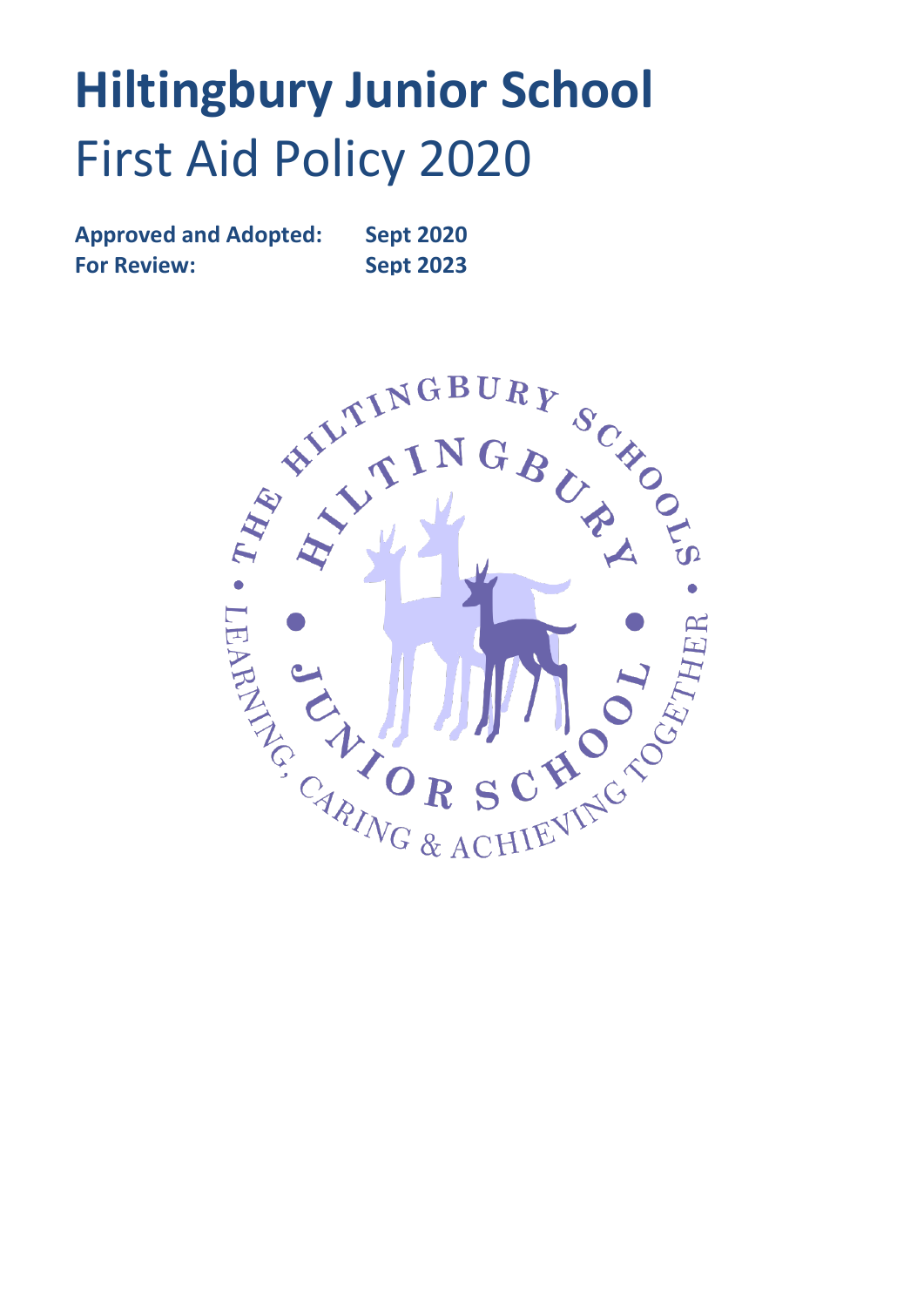### **POLICY STATEMENT**

Hiltingbury Junior School will undertake to ensure compliance with the relevant legislation with regard to the provision of first aid for all employees and to ensure best practice by extending the arrangements as far as is reasonably practicable to children and others who may also be affected by our activities.

Responsibility for first aid at Hiltingbury Junior School is held by Zoe Loosemore who is the Responsible Manager.

All first aid provision is arranged and managed in accordance with the Corporate First Aid Policy.

All staff have a statutory obligation to follow and co-operate with the requirements of this policy.

#### **AIMS**

Our first aid policy requirements will be achieved by:

- Carrying out a First Aid Needs Assessment to determine the first aid provision requirements for our premises:
	- It is our policy to ensure that the First Aid Needs Assessment will be reviewed periodically or following any significant changes that may affect first aid provision
	- The Children's Services First Aid Needs Assessment Form (CSAF-002) will be used to produce the First Aid Needs Assessment for our site
	- Ensuring that there are a sufficient number of trained first aid staff on duty and available for the numbers and risks on the premises in accordance with the First Aid Needs Assessment
	- Ensuring that there are suitable and sufficient facilities and equipment available to administer first aid in accordance with the First Aid Needs Assessment
	- Ensuring the above provisions are clear and shared with all who may require them

#### **FIRST AID TRAINING**

The Responsible Manager will ensure that appropriate numbers of appointed persons, school first aid trained staff and emergency first aiders are nominated, as identified by completion of the First Aid Needs Assessment, and that they are adequately trained to meet their statutory duties.

#### **Appointed Persons**

At Hiltingbury Junior School there are 3 appointed persons – please see appendix on last page

Where the first aid needs assessment identifies that qualified first aid staff are not necessary due to the nature/level of risk, the **minimum legal requirement** is to appoint a person (the Appointed Person) to be on site at all times during the working day. Appointed persons are in place to take charge of first aid arrangements including looking after equipment and calling emergency services.

**Note: Appointed Persons are not First Aiders and should not provide first aid for which they have not been trained. However it is good practice to provide appointed persons with some level of first aid training. Such training does not require HSE approval.**

#### **Qualified First Aiders** *(Those completing the HSE approved 3-day first aid course)*

At Hiltingbury Junior School there are 4 qualified first aiders – please see appendix on the last page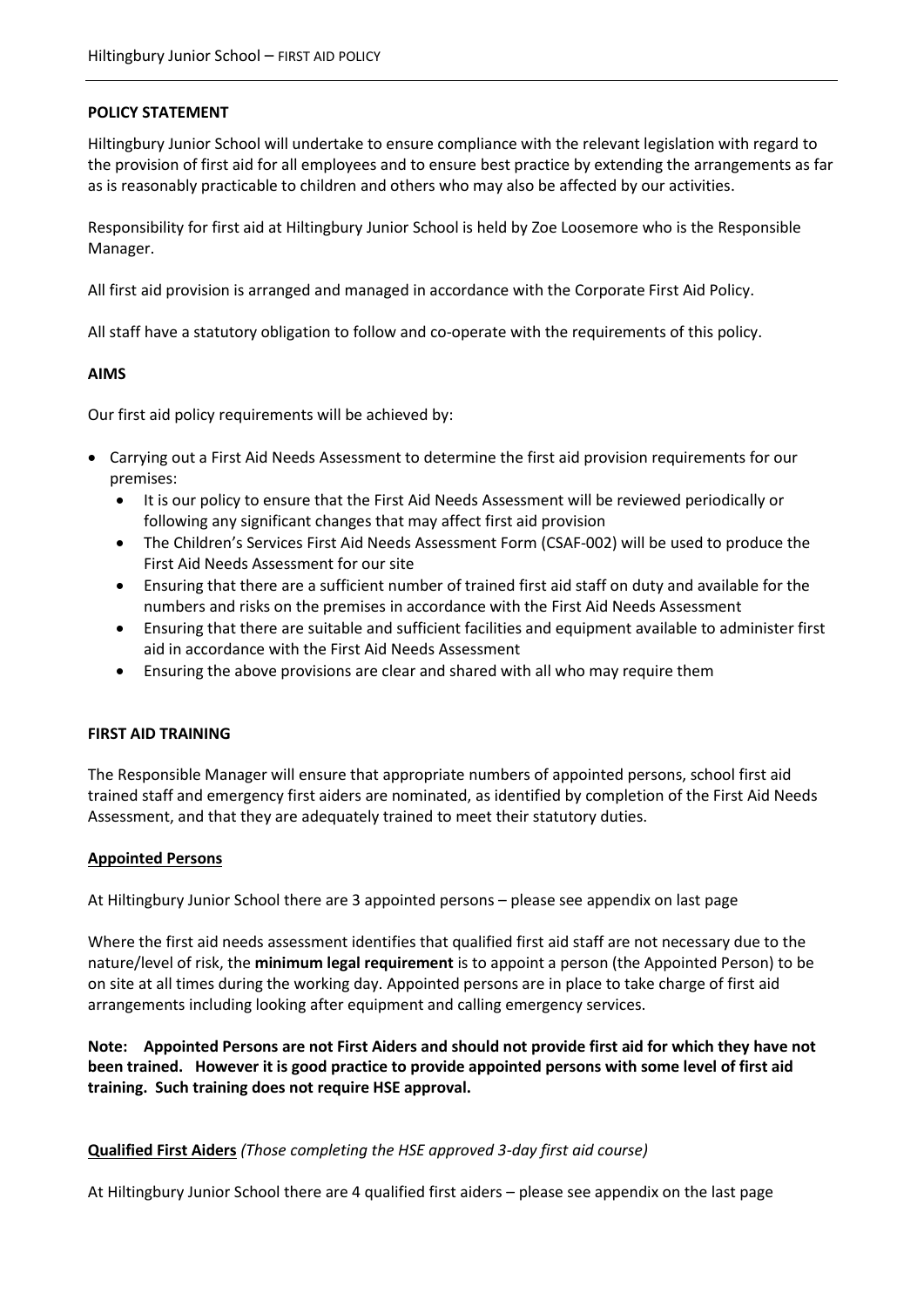They will be responsible for administering first aid, in accordance with their training, to those that become injured or fall ill whilst at work or on the premises. There may also be other duties and responsibilities which are identified and delegated to the first aider (eg. first aid kit inspections).

#### **School First Aid Trained Staff**

At Hiltingbury Junior School there are 20 school first aid trained staff - please see appendix last page

This optional, bespoke training for school staff is available to assist the school in meeting its own duty of care towards its pupils. It is not a substitute for HSE-approved first aid training which qualifies staff to provide first aid to other staff. This training should be provided only where:

- Additional training is considered to be required for appointed persons in order to enhance their role to provide first aid to children; **and/or**
- Other staff, in addition to Emergency/Qualified First Aiders, are also considered to require some level of training in order to provide first aid to children

#### **FIRST AID PROVISION**

Our First Aid Needs Assessment has identified the following first aid kit requirements:

- 2 first aid kits on the premises
	- These first aid kits will be situated at Main office and with the lunchtime staff for the duration of lunchtime only
- 3 large travel first aid kits
	- 2 of these travel first aid kits will be located in the disabled toilet cupboard
	- 1 large travel first aid kit for after school club
- 8 smaller (bum bag) first aid kits
	- these travel first aid kits will be located in the main office, to be used on non-sports, off-site trips.

It is the responsibility of the Responsible Manager to ensure that an appointed person checks the contents of all first aid kits every term and record findings on the Children's Services First Aid Kit Checklist (CSAF-003). Completed checklists are to be stored in the first aid folder.

The contents of first aid kits are listed under the *'required quantity'* column on the checklist itself.

The designated areas for treatment, sickness and the administering of first aid are the disabled toilet and the office. At lunchtimes the area near the playground is also used. The first aid room/areas will have the following facilities:

• running water, first aid kit, toilet, chair and appropriate bins.

Staff will use the appropriate method for disposing of anything that has been in contact with body fluids in accordance with their training.

#### **EMERGENCY ARRANGEMENTS**

Upon being summoned in the event of an accident, the first aider/appointed person is to take charge of the first aid administration/emergency treatment commensurate with their training. Following their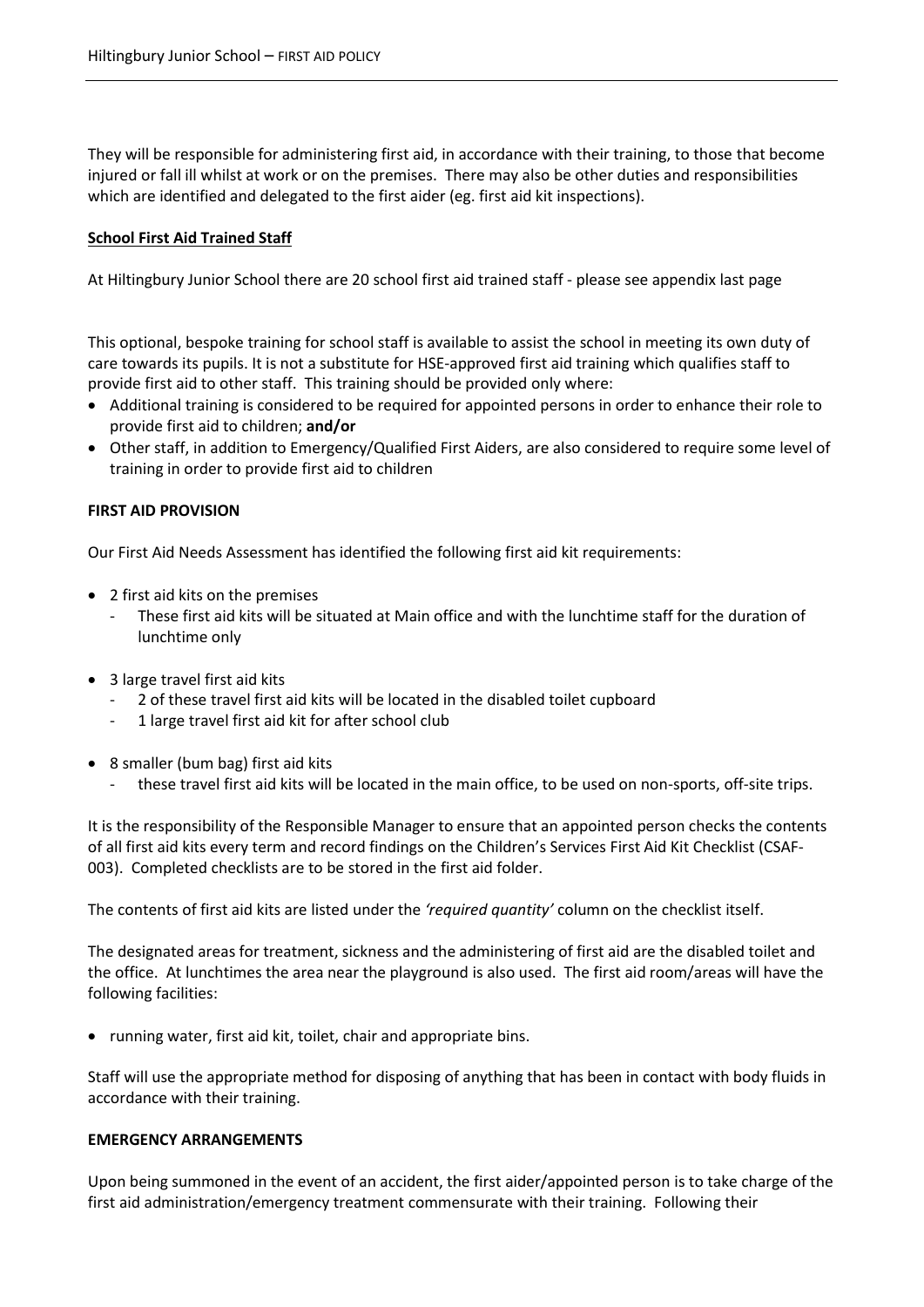assessment of the injured person, they are to administer appropriate first aid and make a balanced judgement as to whether there is a requirement to call an ambulance.

The first aider/appointed person is to always call an ambulance on the following occasions:

- In the event of a serious injury
- In the event of any significant head injury
- In the event of a period of unconsciousness
- Whenever there is the possibility of a fracture or where this is suspected (and when a parent is not contactable)
- Whenever the first aider is unsure of the severity of the injuries
- Whenever the first aider is unsure of the correct treatment

In the event of an accident involving a child, where appropriate, it is our policy to always notify parents of their child's accident if it:

- is considered to be a serious (or more than minor) injury
- requires first aid treatment (for more than a minor injury)
- requires attendance at hospital

Our procedure for notifying parents will be to use all telephone numbers available to contact them and leave a message should the parents not be contactable.

In the event that parents cannot be contacted and a message has been left, our policy will be to continue to attempt to make contact with the parents every hour. In the interim, we will ensure that the qualified first aider, appointed person or another member of staff remains with the child until the parents can be contacted and arrive (as required).

In the event that the child requires hospital treatment and the parents cannot be contacted prior to attendance, the qualified first aider/appointed person/another member of staff will accompany the child to hospital and remain with them until the parents can be contacted and arrive at the hospital.

## **RECORDS**

All accidents requiring first aid treatment are to be recorded with (at least) the following information:

- Name of injured person
- Name of the qualified/emergency/school/paediatric first aider or appointed person
- Date of the accident
- Type of accident (eg. bump on head etc.)
- Treatment provided and action taken
- Copies of records of first aid performed on staff members and of the first aid needs assessments should be kept for a minimum of seven years. In the case of first aid records for children and young persons, these should be retained for 25 years after their date of birth. Any information kept on individuals must follow the requirements for Data Protection.